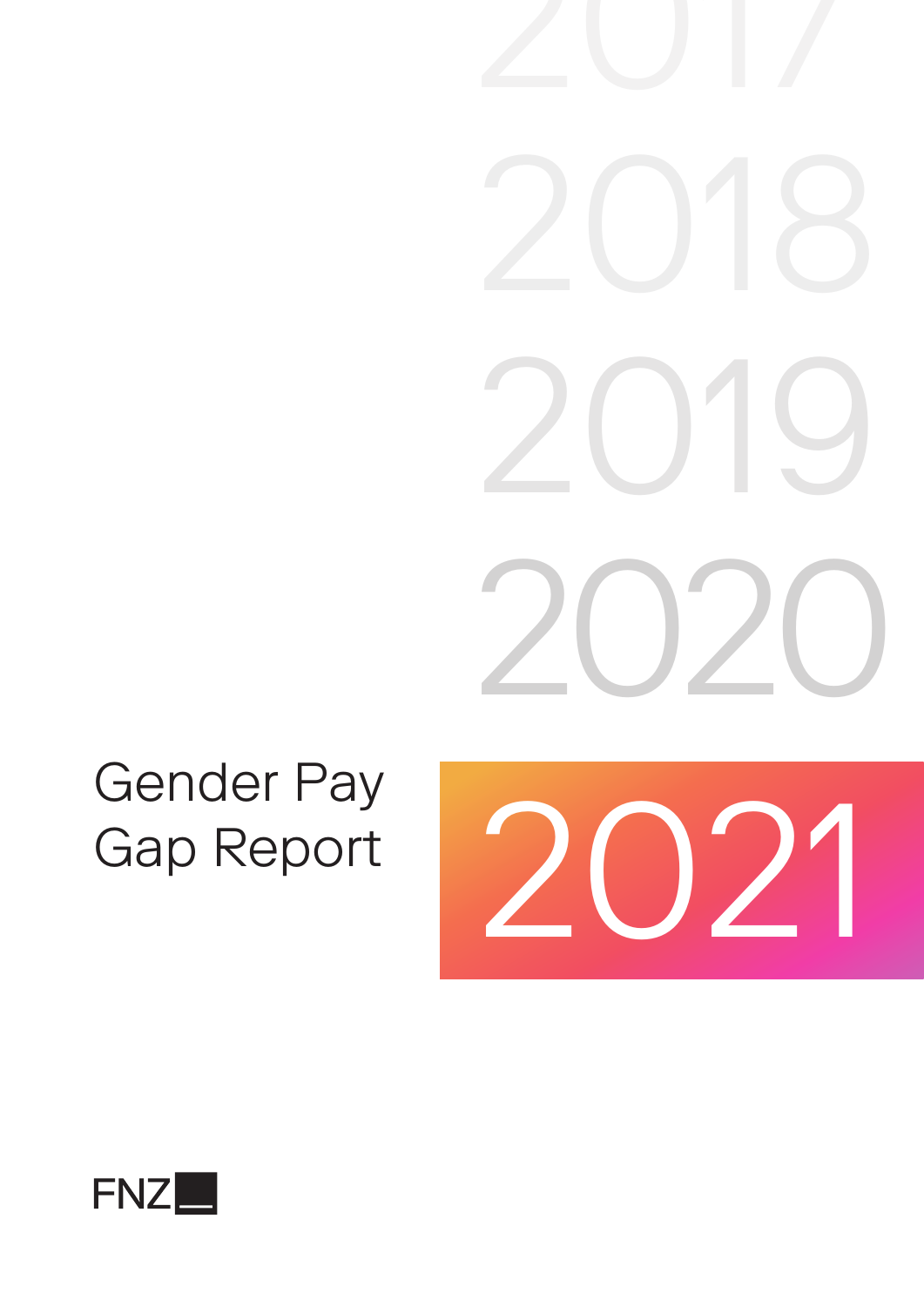FNZ is committed to providing a fair, equal and inclusive workplace for our diverse, global workforce.



We are passionate about improving diversity and are working hard to reduce our gender pay gap.

We publish statistics on our gender pay gap including the difference between the average amount women and men are paid across our UK workforce.

FNZ are committed to being transparent about our pay gap and the work we are doing to reduce the gap. We are also committed to ensuring women and men are paid equally for doing equivalent roles across the whole Group.

Our pay gap continues to be driven by the higher representation of men in senior roles which generally pay higher. We are now tracking close to gender parity. As a comparison, Harvey Nash in their Technology and Talent Report 2021 stated that women account for 15% of the global technology workforce. However, we are very aware that we need to focus on parity across the organization.

Whilst we have seen an increase in female representation across the business and in three of the four quartiles we remain very aware of the dip in senior female representation in 2021 which, coupled with more balanced junior recruitment, has meant the mean hourly pay gap has widened for the first time in three years.

We know that reducing the gender pay gap will take time but we continue to focus on all aspects of the employee lifecycle (talent acquisition, progression and retention) and employee experience through a gender lens, aiming to reduce the gender pay gap year on year.

In the last five years, since April 2017 our overall female workforce in the UK has increased from 35% to 45% in April 2021.



That's why in 2022 we have introduced gender diversity goals for our Senior Leadership Team, including senior female representation, and are tracking this on a monthly basis.

In this reporting period, we have moved forward significantly on gender diversity from the female representation on our UK Board down through to our junior talent. In the twelve month period covered we have seen our female population grow from 38% to 45%.

Matthew Ferman CEO, FNZ (UK) Limited



Elaine McCaffrey Chief Human Resources Officer, FNZ (UK) Limited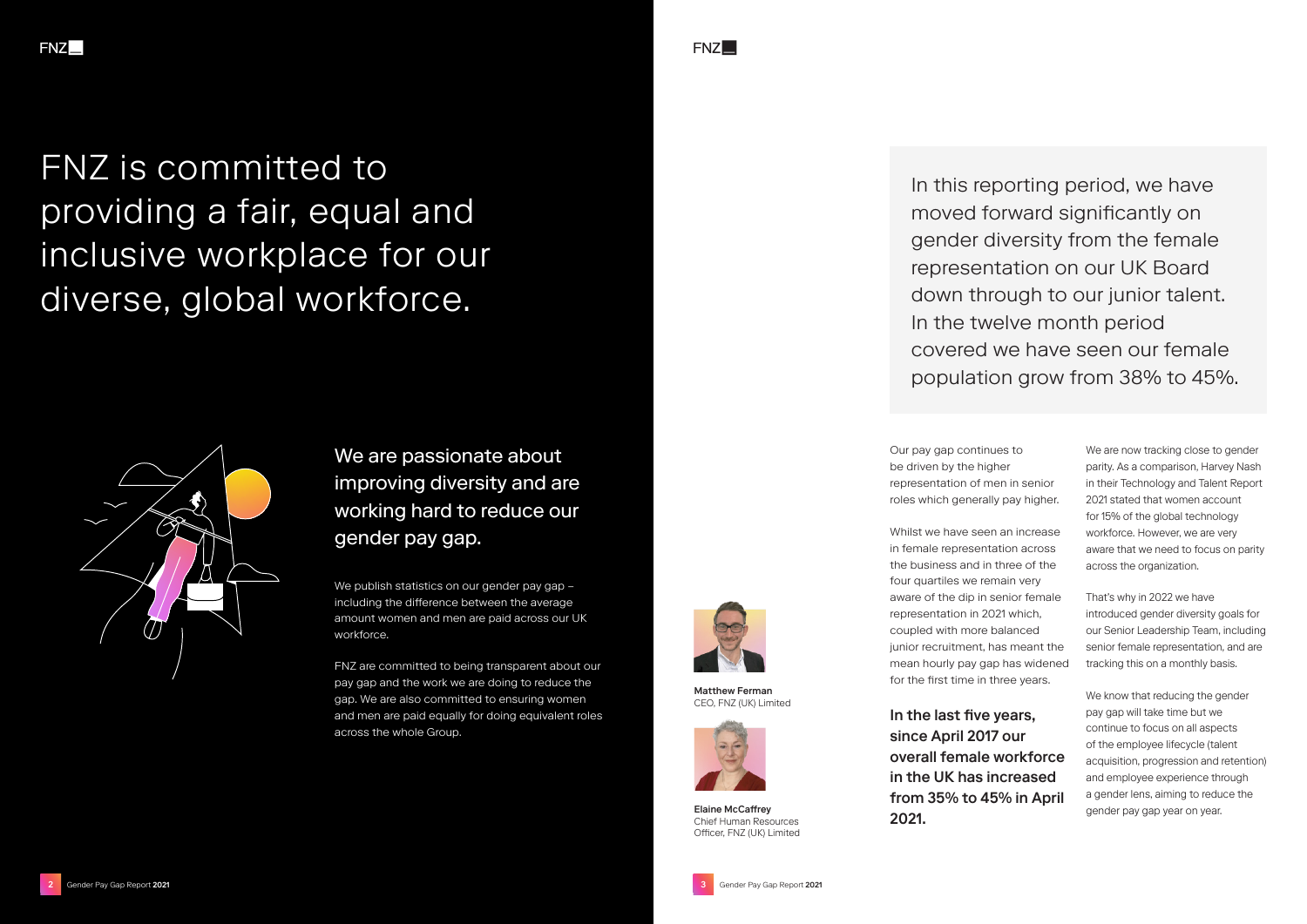$FNZ$ 

In April 2017, UK Gender Pay reporting was introduced to demonstrate the difference in the average hourly earnings between men and women in the workplace.

The gap is expressed as a percentage of men's earnings and primarily reflects where men sit in the organisation hierarchy compared to female colleagues. All employers with more than 250 employees are required to publish statistics relating to UK employee pay.

The reporting of the gender pay gap provides a chance for companies to be transparent about their workforce composition and what action they are taking to reduce any identified gap.

The mean is calculated by adding together all the numbers , and then dividing the result by how many numbers were in the list. The mean gender pay gap is the difference in the average hourly pay for women compared to men.

Separately UK Equal Pay legislation examines employee roles and ensures employers cannot pay individuals differently for performing the same or similar work, or work of equal value. In contrast, gender pay gap calculations do not take into consideration the role that the employee is performing or the seniority of the employee and only consider the "average" employee of each gender.

In compliance with the legislation the data submitted is based on employees working for FNZ (UK) Ltd and whom are based in the United Kingdom.

The median is the middle point of a number set, in which half the numbers are above the median and half are below. The median gender pay gap is the difference between the hourly pay rate for the middle woman compared to that of the middle man.

#### **FNZ UK Population Split**

#### What is the Gender Pay Gap

Since April 2020 we have seen our overall female workforce increase from 38% to 45%, a seven percentage point increase.

#### **Calculations**

Data is taken as a snapshot, 5 April 2021, based on FNZ (UK) Ltd headcount consisting of 330 women and 403 men.



## Pay & Bonus: The difference Between Men & Women

The table below shows our overall mean and median gender pay gap based on hourly rates of pay as at the snapshot date, It also captures the mean and median difference between bonuses paid to men and women in the preceding 12 months to 5 April 2021.

|                   | <b>Mean</b> | <b>Median</b> |
|-------------------|-------------|---------------|
| <b>Hourly Pay</b> | 27.9%       | $21.1\%$      |
| <b>Bonuses</b>    | 56.5%       | 22.6%         |

#### The Gender Pay Gap at FNZ

The mean bonus gap has fallen from 95.7% in 2017 to 56.5% in 2021. We continue to focus on equitable allocation of incentive payments including equity awards and our Long Term Incentive Plan which recognises the commitment and dedication of all staff at all levels in the organisation based on their individual performance and delivery against the long term objectives of the company.

FNZ operates within two industries which traditionally have been male dominated – financial services and technology.

The mean hourly rate gap has increased year on year to 27.9%, this is due to the increase in the number of women at the middle to junior levels and some regretted losses at the more senior levels. We are working to address the gap with the introduction of gender diversity goals which focus on the retention of senior women; more diverse hiring and promotions across the organisation.



Year on year we have seen a 10% plus point increase in female representation in the Upper Middle, Lower Middle and Lower quartiles. This increase in female representation in the middle to lower quartiles is positive for our future talent pipeline, although initially it has contributed to a widening of the mean hourly rate gap.

#### Percentage of Males & Females in Each Quartile Pay Band

| Gender | <b>Upper</b> | <b>Upper Mido</b> |
|--------|--------------|-------------------|
| Male   | 72.5%        | 57.9%             |
| Female | 27.5%        | $42.1\%$          |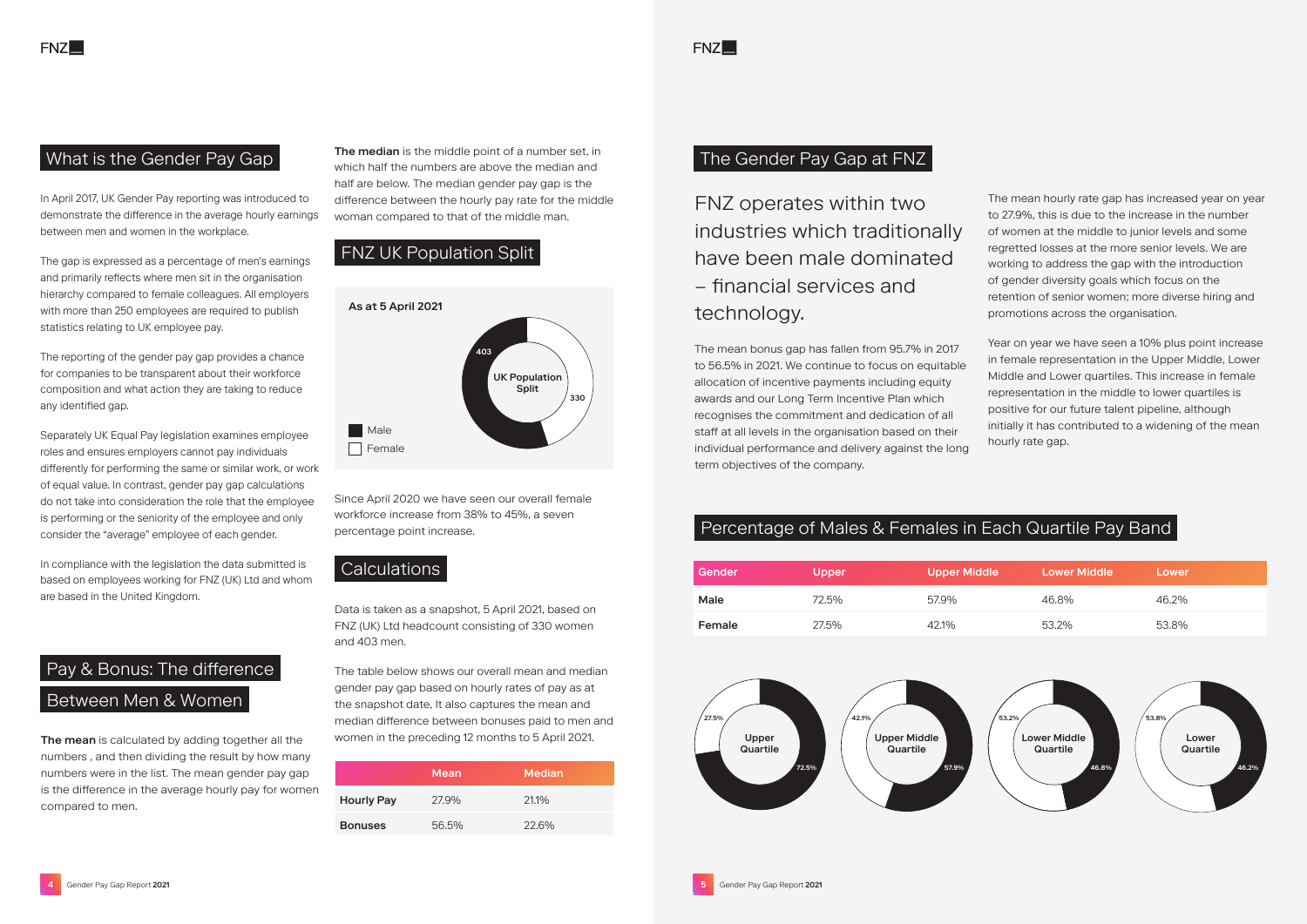#### **Culture**

FNZ is an environment where talent, ambition and results are more important than length of tenure, background or gender.

We are truly a global; multi-cultural; geographically spread workforce and we embrace that diversity of thought and contribution. Our positive culture supports a variety of flexible working options available to all employees.

As part of our pay and benefits we offer enhanced maternity, paternity, adoption and shared parental leave policies.

In 2022 we set gender diversity goals for overall population and senior female representation for the whole organisation and for each business function. These are included in the senior leadership scorecards alongside all other business metrics. We are committed to achieving gender parity across the global organisation. In FNZ UK the female workforce now stands at 52% an increase of 9% points since 2018.



We work to ensure that recruitment decisions are fair and transparent and require all candidate shortlists diverse.

We commit to using diverse selection panels wherever possible and ensure that all selection decisions are unbiased.

We remain focused on providing ample opportunities for both male and female staff to develop and grow their careers at FNZ. Globally we actively encourage internal career development and promotion for both male and female employees.

In 2021, FNZ continued to hire graduates throughout the business, including our established graduate scheme. Of the graduates hired in 2021 we had a 50/50 gender split.

We recognise that tackling the gender pay gap will take time, but we are committed to doing so. As we operate as an equal opportunities employer, we fundamentally believe in appointing the best candidate into the role regardless of gender or other factors covered by the Equality Act.

Performance management, reward and bonus calibration are reviewed with a diversity lens to ensure fairness and equity and to root out potential bias in people manager decision making process.

# **Development & Learning**



We have continued to develop and enhance multiple external strategic partnerships to progressively narrow societal norms.

Delivering cultural change through early-stage career choices and pathways will result in long-term positive societal change and inspire the current and next generations to both study STEM subjects and explore careers with FNZ.

We're committed to providing extensive education & development opportunities for all FNZ colleagues.

Training for people managers on "unconscious Bias" to help increase awareness, impact and strategies to counteract potential bias

Diversity & Inclusion modules into our new to role people managers programme, again to raise awareness and provide support and resources with a particular focus on being an inclusive leader.

A new global induction programme for all hires ensuring a consistent welcome and onboarding experience, providing access to learning tools and resources available including modules on diversity and inclusion.

.

### FNZ confirms the published gender pay gap reporting is accurate.



Matthew Ferman CEO, FNZ (UK) Limited



Elaine McCaffrey Chief Human Resources Officer, FNZ (UK) Limited